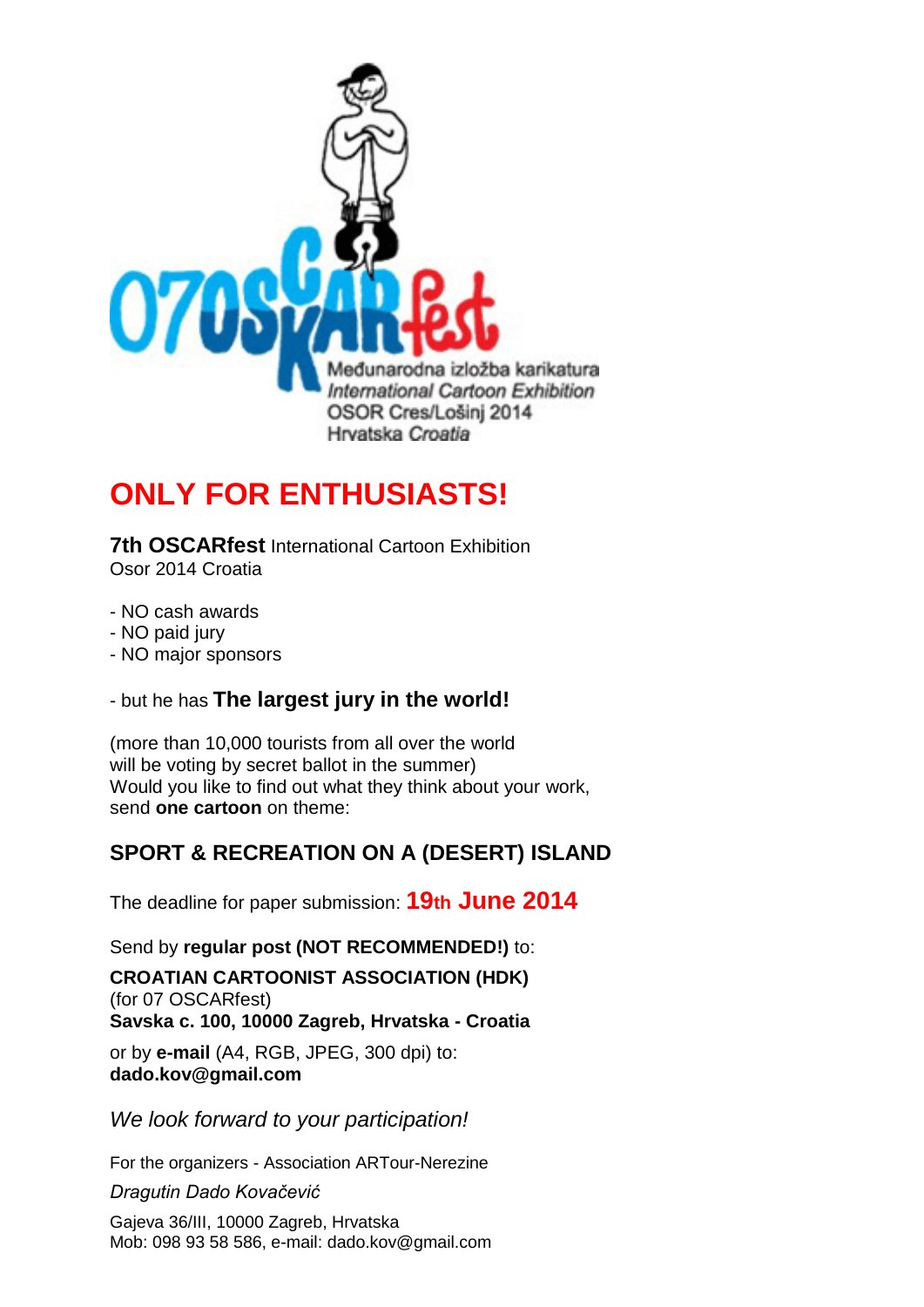# **07 OSCARfest** International Cartoon Exhibition OSOR Hrvatska - Croatia 2014

**EXHIBITION** ----------------------------------------------------------------------------------------------------------------

**Osor** (Island Cres - Town of Mali Lošinj), Community House - July, August, September 2014

**PARTICIPATION** ----------------------------------------------------------------------------------------------------------

The exhibition has international character, there is no age limit, or limit on the participant profession.

#### **THEME** ----------------------------------------------------------------------------------------------------------------------- **SPORT & RECREATION ON A (DESERT) ISLAND**

#### **WORK** ------------------------------------------------------------------------------------------------------------------------

## **1 (one) Cartoon WITHOUT WORDS**

If the artist sends more than one piece of work, one will be chosen by the exhibition selector. Entries of original art work and digital computer art works (numbered and signed) will be accepted. Photocopies will not be accepted.

#### **Format: A4** (210x297 mm).

Your name and address should be printed on the back of paper.

**DEADLINE** ------------------------------------------------------------------------------------------------------------------

## **19th June 2014** - The deadline for paper submission

**ADDRESS** -------------------------------------------------------------------------------------------------------------------

#### Send by **regular post (NOT RECOMMENDED!)** to:

#### **CROATIAN CARTOONIST ASSOCIATION / HDK** (for 07 OSCARfest) **Savska c. 100, 10000 Zagreb, Hrvatska - Croatia**

or by **e-mail** (A4, RGB, JPEG, 300 dpi) to: **[dado.kov@gmail.com](mailto:dado.kov@gmail.com)**

## **CATALOGUE** --------------------------------------------------------------------------------------------------------------

All participants shall be sent the results and a catalogue by e-mail.

# **JURY** -------------------------------------------------------------------------------------------------------------------------

## **The only jury is INTERNATIONAL JURY OF VISITORS!**

Visitors to the Exhibition vote for the cartoon they consired to be the best (more than 10 000 tourists). Voting is by secret ballot, the votes will be counted by commitee at the end of the Exhibition at the *Croatian Cartoonist Association* in Zagreb.

**If you would like to contribute to the prize fund for voters please mark with an X**

## **NAGRADE** ---------------------

## **OSCAR PRIZE to the winner**

**Prize to first-ranked Croatian cartoonist**

- solo exhibition at the 8th OSCARfest in 2015 and sponsorship awards

## **OTHER RULES** ------------------------------------------------------------------------------------------------------------

Exhibited art works will be at organizers' disposal, who can use them for promotional purposes without compensation to the author, and continue to exhibit them.

## **ABOUTH THE FESTIVAL** ----------------------------------------------------------------------------------------------

**OSCARfest** - International Cartoon Exhibition - the cartoon festival will take place in small town of Osor on the island of Cres, near the town of Mali Lošinj (Northern Adriatic, Croatia). Previous awards:

**01** 2008 - **Stanko Patekar** - Croatia (*Island*)

- **02** 2009 **Radko Oketič** Slovenia (*Love on the Island*)
- **03** 2010 **Emilija Karlavaris** Croatia (*Music on the Island*), **Heinz Ortner** Austria (*Oscar Prize*)
- **04** 2011 **Saša Dimitrijević** Serbia (*Treasure island*), **Damir Novak** Croatia (*Theme of own choice*),  **Zoran Tovirac Toco** - Serbia (*Oscar Prize*)
- **05** 2012 **Ana Gezi** Croatia / **Zoran Tovirac Toco** Serbia (*Camping on the Island*),  **Valentin Druzhinin** - Russia / **Zoran Tovirac Toco** - Serbia (*Theme of own choice*)
- **06** 2013 **Sergej Sokolov** Russia (*The most important thing on /desert/ island*)

## **INDEPENDENT EXHIBITION 2014** ----------------------------------------------------------------------------------